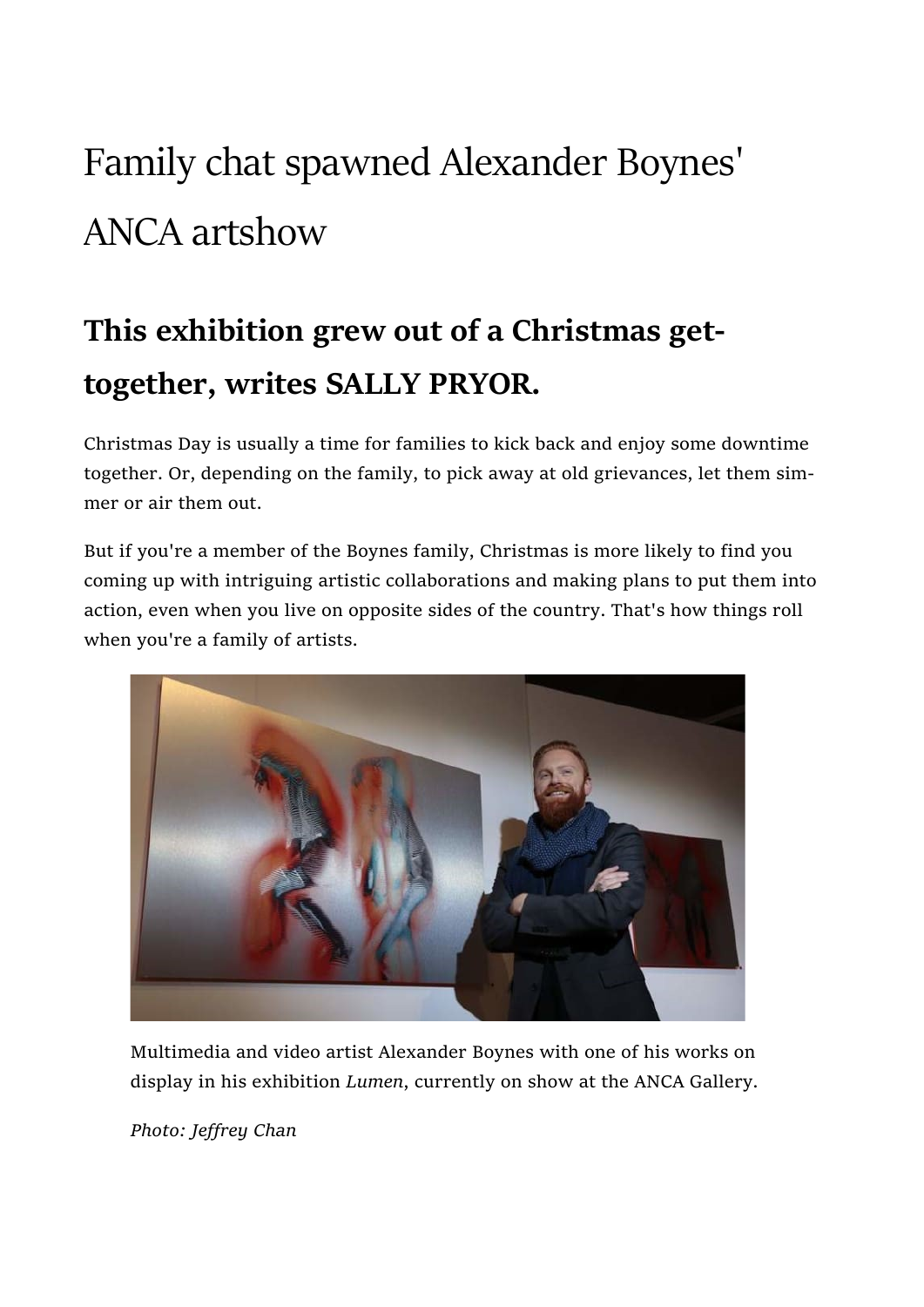Alexander Boynes, 32, the son of painters Robert Boynes and Mandy Martin, grew up in a house full of art, with both parents alternating between lecturing and working in the studio. It was a wonderful environment to grow up in, he says. And yet he can't remember a moment in which his parents wanted him or his younger sister, Laura, to become artists. In fact, they railed against the prospect, begging them to look into finance or law. Anything but the life of a poor artist.

Boynes is recounting this to me while standing amid his current solo exhibition at the Australian National Capital Artists' centre. Of course, he was never destined to be anything but an artist. Laura is a dancer, living in Perth with her partner, the cellist Tristen Parr. And their Christmas Day discussion a year-and-a-half ago involved the three of them bemoaning the lack of momentum in their artistic trajectories.

''We were all saying we really wanted to make something happen, and Laura was talking about trying to get this momentum going, and we just started saying, 'Why don't we do it ourselves?' '' Boynes says.

''It's hard trying to find opportunities, but you can always make your own, and that's what's really exciting and what's been so incredibly rewarding about putting this together, and then my work that's flown on from that, the static work and the smaller video works and things like that that have sort of connected from one to the other.''

The project that came out of the Christmas talk is Dark Matter - Variation 1, an installation involving a cage filled with Styrofoam balls, and projected images of Laura performing a dance sequence, with a dramatic soundtrack by Parr. It's mesmerising and overwhelming, and fits perfectly with Boynes' paintings, done on metallic surfaces that fill the rest of the space. If only all family get-togethers were this productive.

''Originally, when I was a teenager, I thought I really wanted to be an architect, and I ended up spending time in an architect's firm doing work experience,'' he says. ''It really wasn't for me.''

End of story - sorry, mum and dad! Perhaps their biggest mistake was sending young Alexander for Years 11 and 12 to Narrabundah College, an institution where even the most latent of artistic genes can be coaxed out, let alone the overt and unavoidable ones carried by the Boynes. He went straight on to study gold and silversmithing at the ANU School of Art, a degree that has influenced everything he has done since, although he has moved away from crafts.

As soon as he finished his honours year at art school, Boynes moved to Melbourne, that so-called Promised Land for any aspiring artist on the east coast. There, he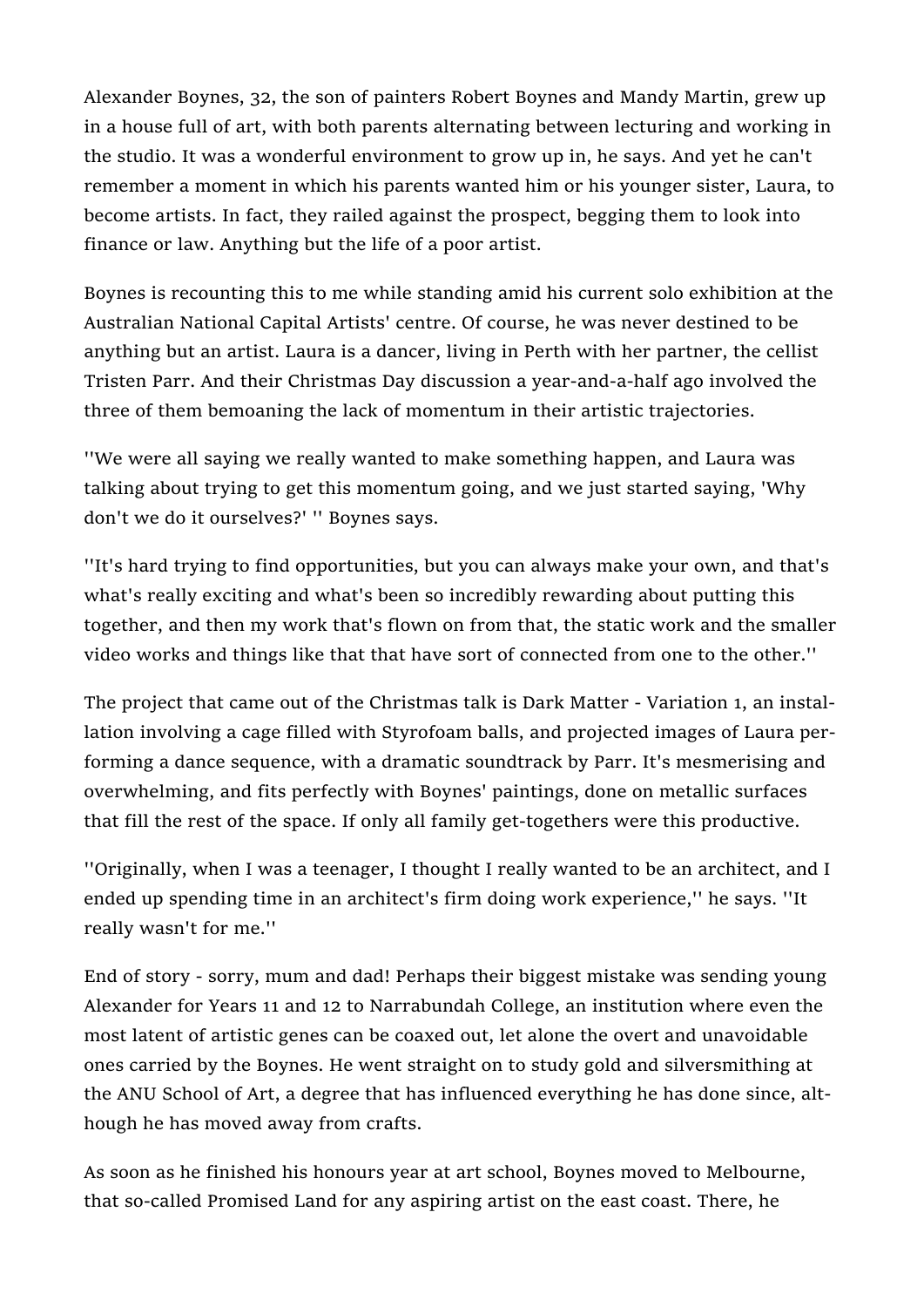worked for a fine art framing company, Fini Frames, putting up shows for the likes of the National Gallery in Canberra, as well as the National Gallery of Victoria and the Australian War Memorial.

Boynes is reluctant to discount any bricks in the road that led him to his practice today. But after a few years, he realised the art scene in Melbourne was so damn arty and glamorous it was preventing him from doing any actual work. So he moved back to Canberra, which he realised was far more of an artist's mecca for him than Melbourne ever could be.

''It's a terrific place to make work, and that's one of the real reasons I came back because in big cities there are so many distractions,'' he says. ''There's always another opening to go to, another party, another gig, and no time to do any work. That's exactly what happened. Who makes your work for you? In many ways I came back to Canberra to focus on my career and making, which for me is extremely important.''

He returned to a close community that spends time nurturing talent and presents opportunities to anyone who really wants them.

''In Melbourne, you have to apply and go through interviews to work as an unpaid volunteer at an art space, whereas in Canberra, if you walk into any art space and say 'hey, can I be a volunteer', they'll probably give you a job on the spot, and say, 'You can do this right now','' he says.

''There are so many people who have gone to this idea of arts utopia that it's incredibly flooded with way too many people who are all looking for the same thing. But there are opportunities here that are wonderful. I sound super gushy about the city, but it's actually terrific. The best example is how many established or late-career artists we have who are really at the top of their game and well-known not only throughout the country but internationally. The city's a bit smaller, so you can just get on and make your work and pop your head up when you want to.''

The transition to Canberra was made easier by the fact Boynes was able to set up a studio at his childhood home in Macquarie, the house where his father still lives. Robert Boynes and Mandy Martin split up when Alexander was a teenager, and Boynes senior now lives with ceramicist Sarit Cohen.

''On the weekends, it's a bit like a little hippy community, like a mini-version of ANCA because there are three studios and we all stick our heads into each other's rooms - 'What are you doing? What are you making? Oh, that looks good!' That kind of thing,''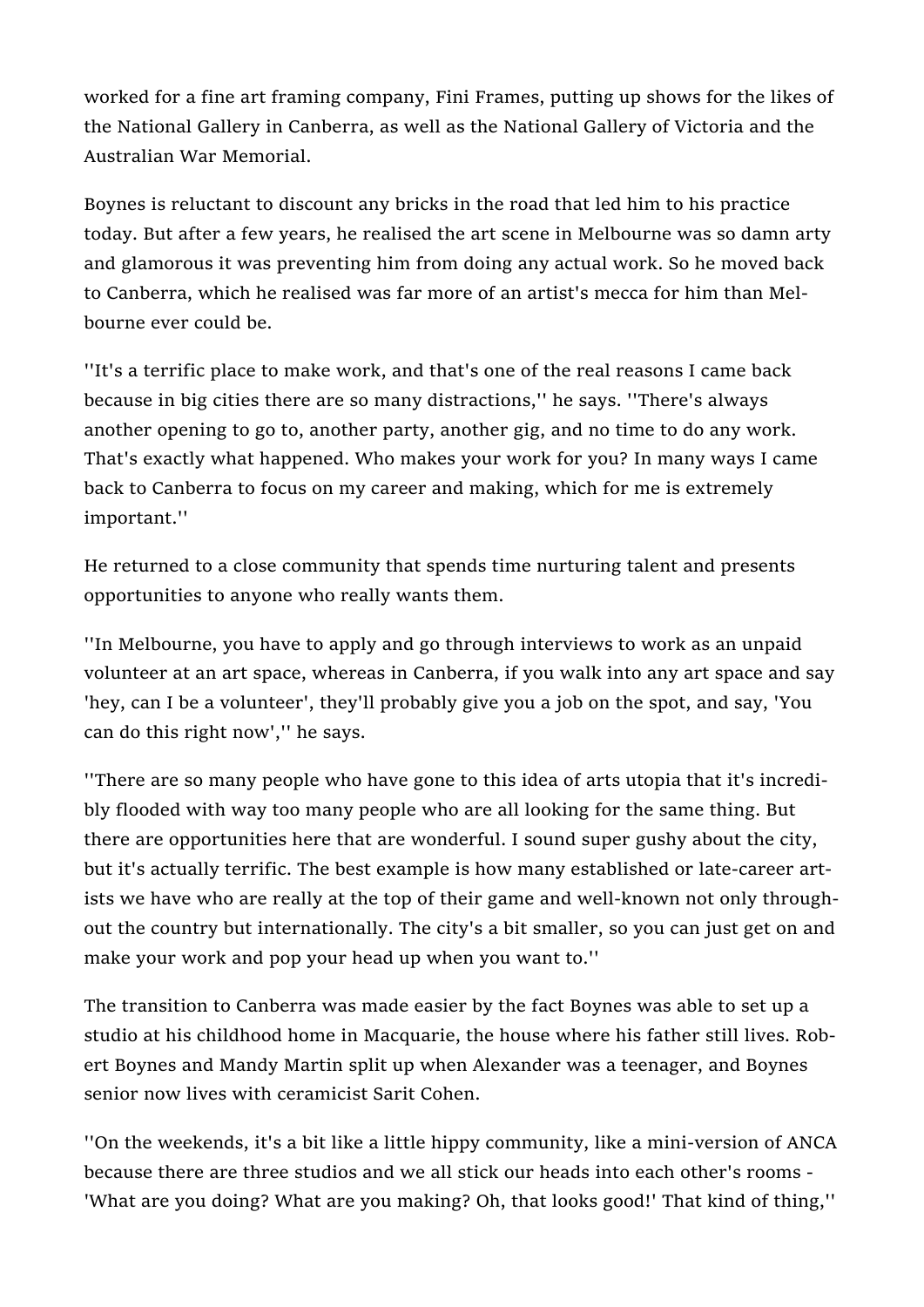he says. ''It's just a hive of activity, which is great, and it's wonderful to be able to work around people whose work you're really interested and excited by.''

He says his family is the biggest influence on his work, despite having gone against his parents' early wishes. ''I guess in many ways I didn't really know what I was interested in and what I was on about until I was finishing honours,'' he says.

''I was making aluminium lights, making different shapes and forms I was wanting to get light out of, so I started to cut lines in them and drill holes in them, and before I knew it I started drawing images by drilling holes. By perforating to let the light out, I could also use it as a kind of tonal dropout, to create a tonal dropout image, so I began creating these works.''

When he first returned to Canberra, Boynes worked for a time at Bijou, the jewellers originally located at Centrepoint in Civic. But his focus was by then well and truly on two-dimensional works.

After two years, he moved on to the Canberra Contemporary Art Space, where has been the program manager for more than three years.

''I think it's really important that artists have, if possible, jobs that keep them connected with the arts world,'' he says.

''Being able to fund your arts career just off your art is practically unheard of in this day and age. There are probably about five artists in this country that can do that seriously. So I think it's really important artists can have a job that connects them to their practice.''

As for his practice, Boynes is still preoccupied with light, and how the brain perceives it. ''It's present, we experience it, but it's completely intangible,'' he says. ''You can't touch it, it's completely ephemeral.''

## Related Article

## Alexander Boynes grows up and gets serious

Boynes would love to be able to create a work in the form of a hologram. ''I find that really beautiful - that flickering light is really fascinating, the way we experience these things, like films for example, which give us this complete solid and a very full sense, but it's nothing more than flickering light, which is gone in a second.